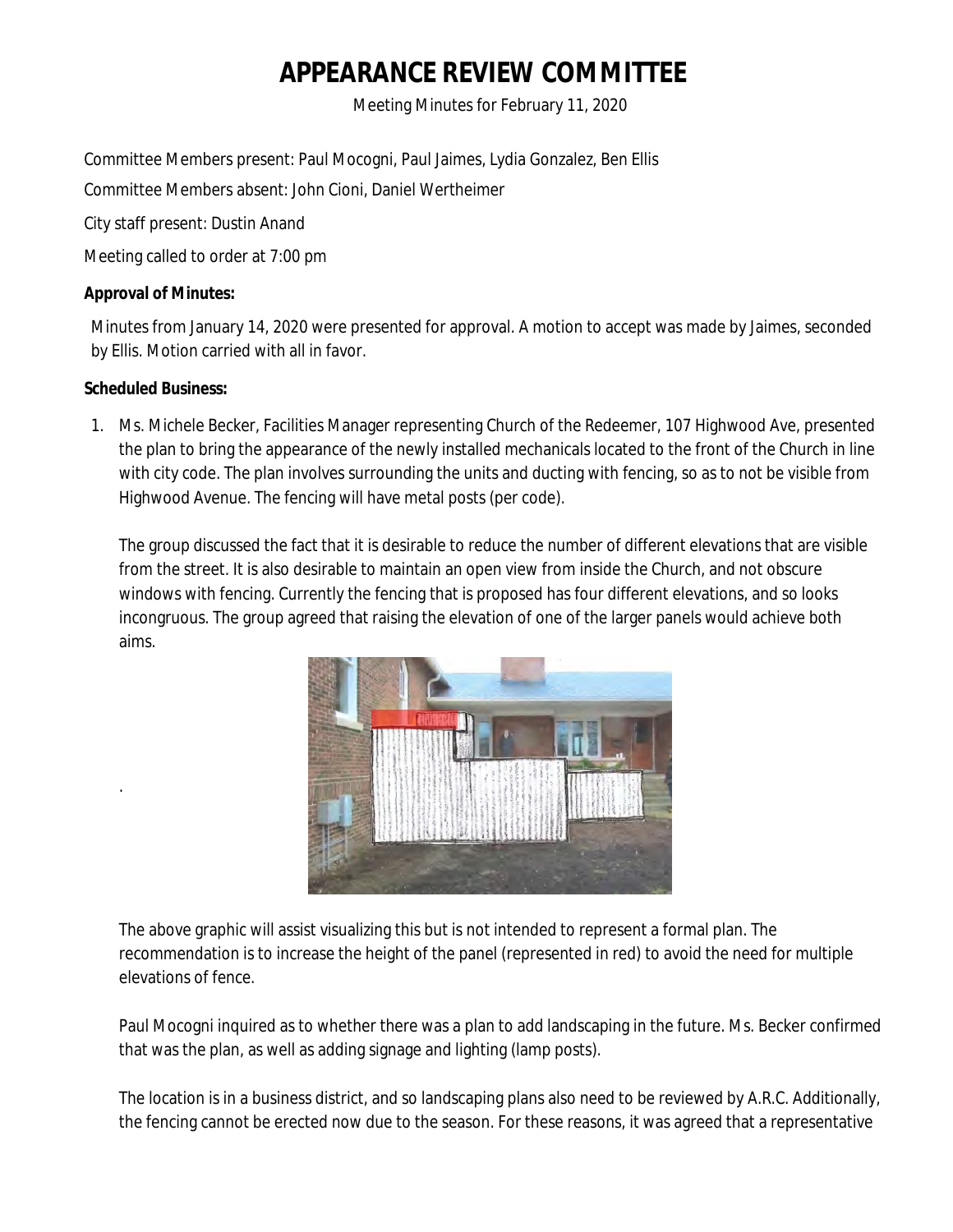from the Church would return at a future date to present a full plan for the signage, lamp posts, fencing and landscaping. March 10<sup>th</sup> is the next available date.

2. Mr. Anthony Pecoraro, representing Benchmark Properties presented plans for signage to be situated on the concrete planter located outside of 246 Green Bay Road. The sign would be a mixture of backlit halo letters, and ½" thick acrylic lettering.

Ben Ellis recognized that safety concerns were not within the remit of the A.R.C., but raised a concern that the lettering could create a "snag hazard" to pedestrians. The side elevation is narrow, and may not be easily visible, and the sign protrudes 2.5 to 3" into the sidewalk. The height of the planter on which the sign is located is 27" - so around knee height. The group agreed that this was not a reason to withhold an A.R.C. recommendation, but it would be something Dustin Anand, in his Community Development role would continue to monitor as the sign is erected.

The group felt the sign is nicely in keeping with the style of the new building, and the location. Since the planter is 159" wide, a variance would be required in order to recommend approval to the city council.

Variance recommended to: 10-3-6-7 C2a(4) – said sign shall not exceed 8' in width. Variance: 10-3-9 A1a(3) consistency with overall purpose of charter.

Motion to recommend approval subject to a variance was proposed by Mocogni, seconded by Jaimes and approved with all in favor.

3. 440 Green Bay Rd. new property façade was presented by Ms. Eleni Pecoraro (the architect), as well as Mr. Anthony Pecoraro and Mr. Ben Pecoraro representing the developer, Benchmark Properties. This was the second review. At the previous meeting the A.R.C. had recommended additional discussions be conducted between the developer and the owners of neighboring properties. Additionally, the committee had requested additional information and additional color and finish options be presented, as noted in section (3) of the Minutes from the A.R.C. meeting dated 01/14/2020.

The revised plans that were presented included new/revised proposals for:

- 8' fencing (with metal posts) around the property
- Two additional Ginko Biloba trees to be planted at the front of the property
- Revised placing of the benches at the front of the property`
- A photometric plan
- A color rendering of all façades
- New option for the signage to the front of the building.
- A more accurate rendering of the color of the façade
- The height of the stone skirts on the façades, which will be lowered to 3'6".
- Window treatment (tint) plans for the second story (parking) and a new design that removes windows from the first floor. This will mean that cars parked inside the building will be minimally, if at all, visible from the street.
- A redesign plan/additional options for the 5-story address bar.
- Photometric plan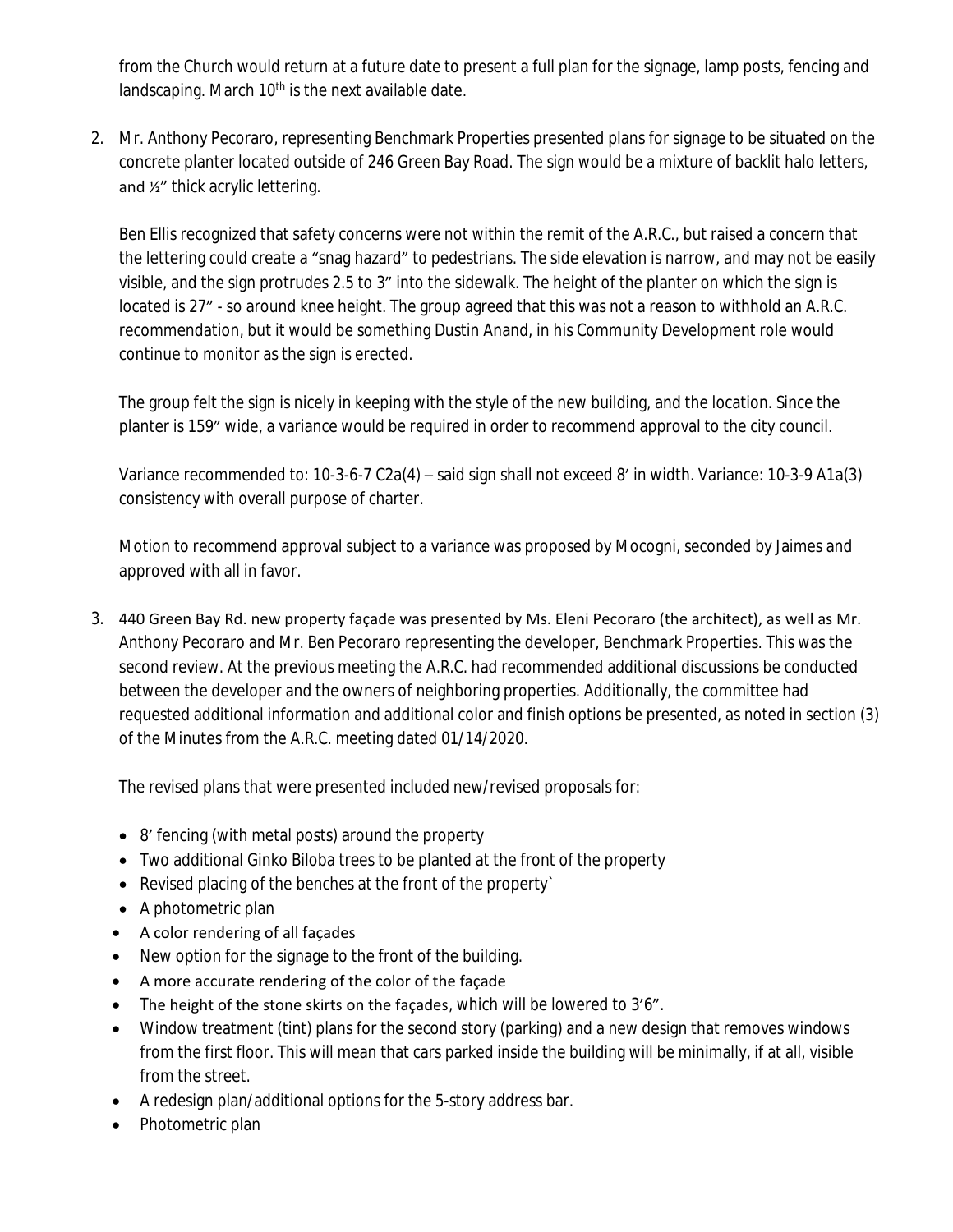The committee appreciated the fact that design recommendations from the previous meeting had been acted upon, and the additional information/plans provided. Ms. Pecoraro stated that she felt the revisions made were aligned with her original vision for the design, and a better fit with the local surroundings.

Mr. Brian Kolb and his wife, the owners of one of the properties on Funston Ave. also attended the meeting, as they had done on the 14<sup>th</sup> also. Ben Pecoraro had telephoned Mr. Kolb that morning, and they had a discussion about: the situation with regard to the trees located in his yard, and the potential for damage to Mr. Kolb's yard. The West wall of the proposed development is under 4' from Mr. Kolb's property line, a variance to zoning.

Mr. Kolb and Mr. Pecoraro had not been able to reach agreement on these issues. Mr. Kolb's request had been to have the trees removed, replaced with eight 8' arbor vitae trees, and to have remedial landscaping performed to remedy any impact to Mr. Kolb's landscaping that would occur during construction. Mr. Pecoraro's position was that the developers did not believe construction of the building would impact the long-term health of the trees, and that any access needed by construction crews would be subject to prior agreement with the Kolbs. Mr. Pecoraro stated that any damage to neighboring properties caused by the construction would be remediated.

Paul Mocogni expressed the Committee's disappointment that local residents, represented by the Kolb family, were feeling that their concerns were not being addressed, over what is a sizeable development for the city.

The issues are the ongoing health of the existing trees, and any access to Mr. and Mrs. Kolb's yard. Ben Pecoraro provided his personal assurance that if the existing trees did not prove viable during, and after construction, that the development company would fund their removal, and planting of suitable replacements. Additionally, he confirmed that any access necessary to the Kolbs' yard would be strictly prearranged, and any damage to neighboring properties remediated.

This is a long-term project, and Mr. Mocogni restated the committee's wish that the developers find a way to remedy the concerns of local residents.

The terraces to the West of the façade were discussed. If residents host gatherings in these spaces, there is a potential for noise and light disturbance to neighboring properties. Anthony Pecoraro shared that control of this issue would be a question of ongoing policing, and that all concerned had an interest in keeping the situation under control. Any disturbance would also impact other residents of the building, and so there is a common interest in keeping any situation well under control.

Pet waste disposal facilities will be provided in the dog run located to the West of the building.

The windows of the gym overlook the neighboring properties, and access will be 24/7. Ms. Pecoraro suggested tinting the windows to minimize light disturbance, which was accepted as a great solution.

While there are some open issues to be resolved on this project, the Committee appreciated the additional information, and the design changes. Jaimes proposed a motion to recommend the design to the city council, and Ellis seconded with all in favor.